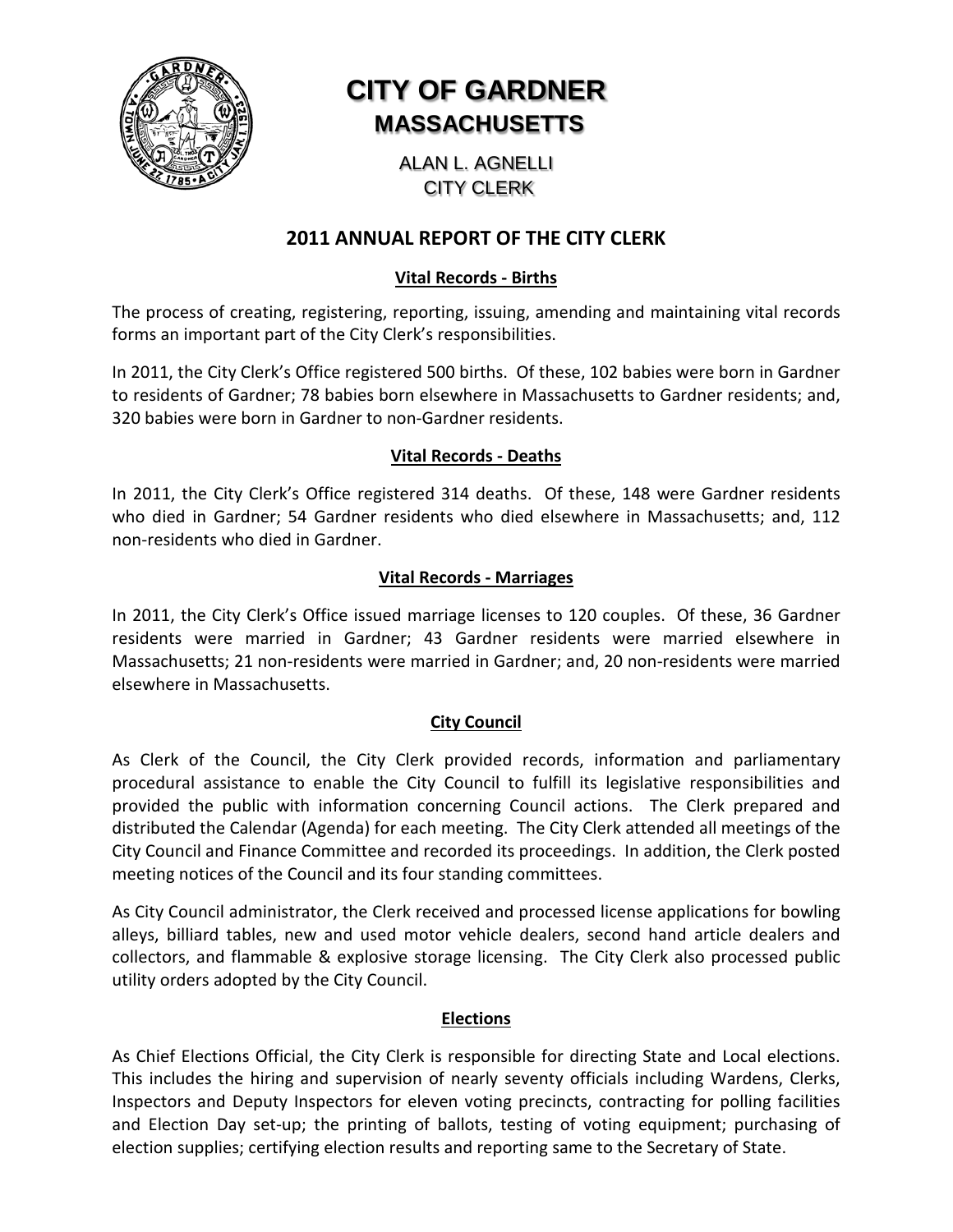During the period July 1, 2010 to December 31, 2011, the City Clerk supervised the September 14, 2010 State Primary, the November 2, 2010 State Election, and the November 8, 2011 City Election. In addition to planning and supervising elections, the City Clerk provides year-round Election and Voter information to media, political parties, candidates, and citizens.

## **Candidate and Petition Certifications**

The City Clerk's Office processed all candidate and petition papers circulated among Gardner voters. This includes certifying the signatures of registered voters for dozens of local and state candidates as well as for State and local ballot question petitions.

The City Clerk's Office provided candidates, political parties and others with voter lists and voter history, as well as providing candidates and political party organizations with Campaign Finance Reporting forms and instructions and tracked filings for candidates for Mayor, City Council and School Committee.

## **Voter Registration**

The City Clerk serves as a full voting member of the Board of Registrars of Voters, overseeing the day-to-day registration of voters.

The City Clerk's Office processed hundreds of voter registrations including registering new voters, address changes, name changes, party affiliation changes, etc.

The City Clerk's Office administered the annual City Census ("Street List"). In 2011, the office processed approximately 10,000 census forms. The end product was the publication of the Annual Street List, which was made available for purchase in the Clerk's office.

## **Licensing and Permitting**

The City Clerk's office received applications and issued Bazaar and Raffle Permits, Business Certificates ("Doing Business As"), and Dog Licenses. In 2011, 1,385 dog licenses were issued.

## **Public Official**

The City Clerk is charged with custody and maintenance of City Ordinances, the City Charter, and City Seal. As custodian of City Ordinances and the City Charter, the City Clerk revises these documents as they are amended by the City Council and Special Act. Every amendment to a City Ordinance, whether relating to traffic, personnel, salaries and wages, zoning, or otherwise, was published twice in a local newspaper.

The City Clerk, as Keeper of the City Seal, certified hundreds of official documents, including Appointments, Land Takings, Easements, Loan Orders, Resolutions, Council Votes, etc.

The City Clerk received all Certificates of Appointments from the Mayor for presentment to the City Council. All Appointments are filed in the Clerk's Office for permanent recording.

The City Clerk administered oaths of office to every public official upon appointment, including the Mayor, City Councillors, department heads, members of every board, committee and commission, and Police Officers and Constables. The Office maintains permanent records of these actions.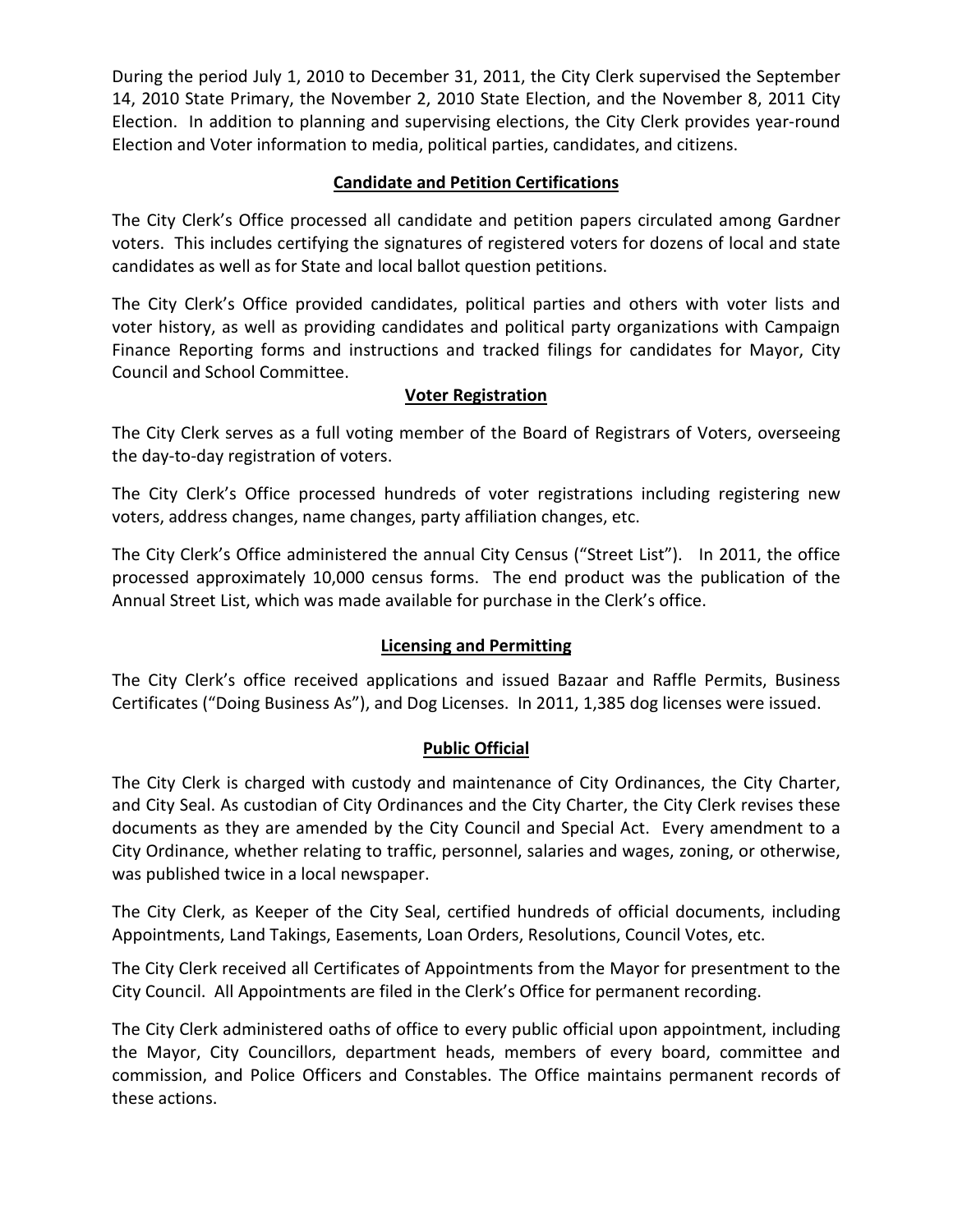All City Clerk staff are commissioned notaries public and provided notarial services for official City purposes and to the general public. In 2011, the Clerk's Office notarized documents for 358 persons, 118 of which were for non-Gardner residents.

## **Filings, Recordings & Registrations**

Under State Law, the City Clerk is responsible for filing, recording and registering the following:

| Architect Certificate of Registration (if suspended/revoked/annulled (c.112, §60H))    | Recording     |
|----------------------------------------------------------------------------------------|---------------|
| Assignment for Benefit of Creditors (c.203, §41)                                       |               |
| Assignment of Wages (c.154, §§1,2,3,5,6)                                               |               |
| Beverage Vessel "Registered Brand" Registration (c.110, §17)                           | Registration  |
| Blasting Bond (c.148, §19)                                                             | Filing        |
| Campaign Finance Reports for Local Candidates & Local Ballot Questions (c.55, §24)     | Filing        |
| Certificate of Need by Department Head, Special Municipal Employ. (c.268A, §§17,18)    | Filing        |
| Claims and Actions Against the City (c.223, §37)                                       | Filing        |
| Claims for Injury Due to Defects in Public Ways (c.84, §§15,18,19,20)                  | Filing        |
| Conflict of Interest Disclosure Statement (c.268A)                                     | Filing        |
| Conflict of Interest Legal Opinions Rendered for Public employees/officials (c.268A)   | Filing        |
| Constable Bond (c. 41, §§ 92, 93)                                                      | Filing        |
| Corporate Merger Articles of Amendment (c.156, §46A)                                   | Filing        |
| Dairy Product Cans (Milk/Cream) "Registered Brand" Registration (c.110, §21)           | Registration  |
| Declaration of Trust (c.182, §2)                                                       | Filing        |
| Electrologist License (c.112, §87HHH)                                                  | Recording     |
| Financial Interest Disclosure Statement (c.268A, §§19,20,24)                           | Filing        |
| Fireworks Bond (c.148, §42)                                                            | Filing        |
| Flammables & Explosives Storage (AST/UST) Registrations (c.148, §13)                   | Registration  |
| Garments/Linens Laundered for Rent/Lease Under "Registered Brand" (c.110, §25a)        | Registration  |
| Homestead Declarations for Manufactured Homes only (c.188, §2)                         | Recording     |
| Legal Counsel Opinions Relating to Conduct of Public Officials and Employees (c.268A). | Filing        |
| Local Boards of Conciliation Decisions (Labor Disputes) (c.150, §5)                    | Filing        |
| Notice of Suspension of Official/Employee for Misconduct in Office (c.268A, §25)       | Filing        |
| Optometrist Certificate of Registration (c.112, § § 70, 71)                            | Recording     |
| Physician Certificate of Registration (c.112, §8)                                      |               |
| Planning Board Decisions (c.41, §81U)                                                  | Filing        |
| Podiatrist Certificate of Registration (c.112, §21)                                    | Recording     |
| Political Committee Organization (c.52, §§2,4,5,6)                                     | Filing        |
| Pond Measurement Determination by DEP (c.131, §46)                                     | Recording     |
| Property Deeds for Municipal Land                                                      | Filing        |
| Public Meeting Notices (c.39, §23B)                                                    | Filing        |
| Public Official Bonds (c.41, §§13A,46; c.60,§13)                                       | <b>Filing</b> |
| Public Official Resignations (c.41, §109)                                              | Filing        |
| Shooting Gallery Bond (c.140, §56A)                                                    | Filing        |
| Stallion for Breeding Purposes Certificate of Registration (c.140, §176)               |               |
| Wildlife Sanctuary, Div. of Fisheries & Wildlife Order of Establishment (c.131, §9)    |               |
| Zoning Board of Appeals Decisions (c.40A)                                              | Filing        |